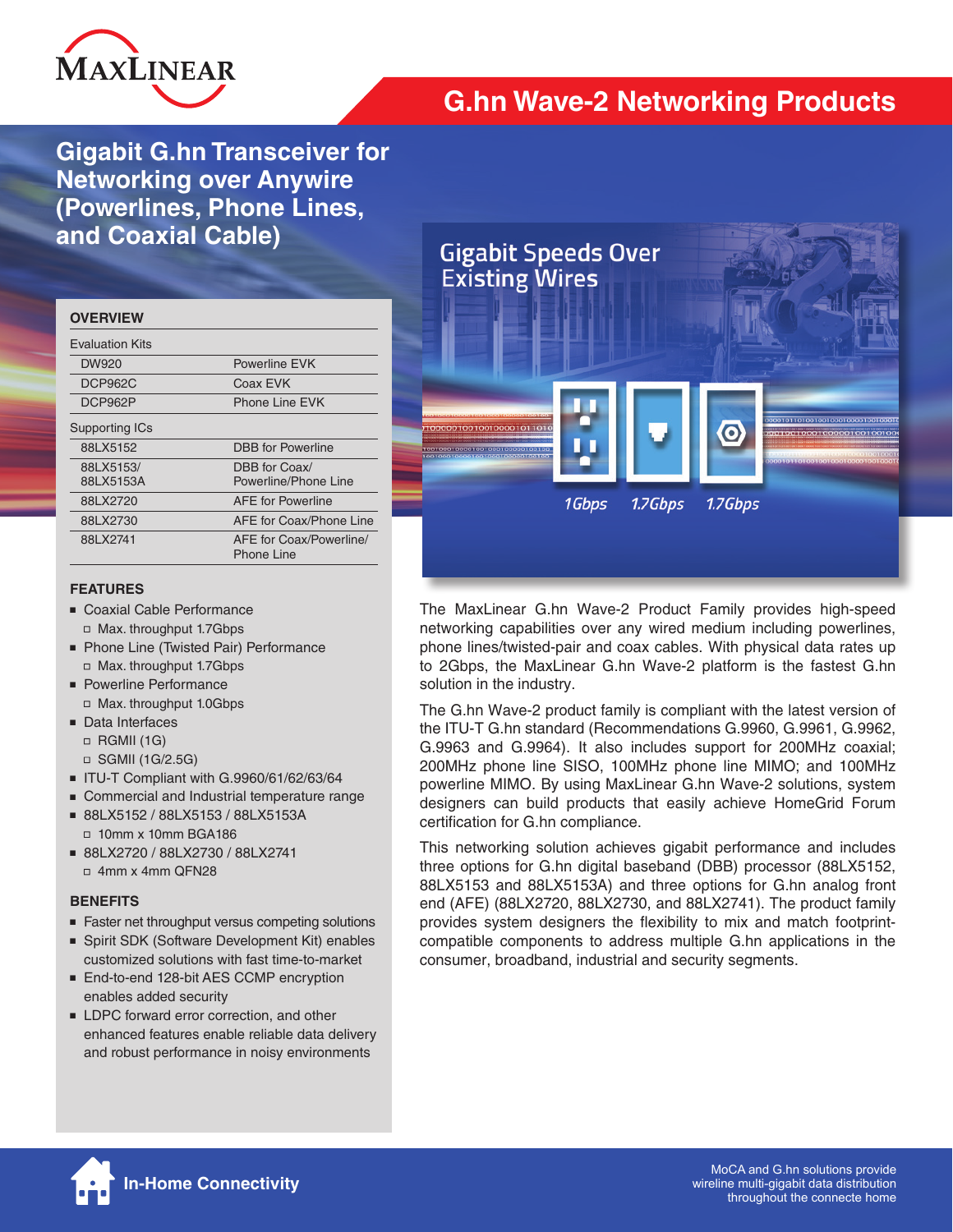### **APPLICATIONS**

- Home Networking & Broadband □ Gateways, Routers, STBs, WiFi Extenders
- Factory Automation
- Smart Buildings □ Smart Elevators, Door Security Systems
- Smart Grid and Smart Metering
- Smart Cities
	- □ Security Cameras, Intelligent Street Lights

The G.hn baseband processors include the G.hn PHY (physical layer), G.hn DLL (data link layer), embedded CPU for control and management purposes, embedded memory and two Ethernet interface options: either RGMII (1 Gbps) or SGMII (1Gbps and 2.5Gbps).

The G.hn AFEs provide programmable transmit and receive paths optimized for each physical medium, with 88LX2720 supporting powerline applications; 88LX2730 supporting coax cables and twisted-pair applications; and 88LX2741 supporting powerline, coax cable and twisted-pair applications over the industrial temperature range.

MaxLinear provides several turn-key software packages (codenamed Spirit) that enable customers to quickly go to market with a fully functional product that meets key requirements such as IPv4/IPv6 support, QoS, TR-069 management, IGMP/MLD snooping and HomeGrid Forum certification. Customers can also use the Spirit SDK to develop customized applications that run on the embedded CPU.

An evaluation kit is available for each wired medium; powerline, phone line/twisted-pair and coaxial cable. These kits include everything needed to evaluate the real world performance of our industry leading G.hn technology.



#### 88LX2720 LΕ. G.hn AFE **MXL** PLC GE PHY **Transforme** 88LX5152 Lκ SGMII 1000 88LX2720 G.hn DBB **RGMI** ٠ Base-T G.hn AFE Gigabit **Ethernet** AC Line (LAN) MXL XR77103  $\widehat{M}$ <sup>x</sup>L<sub>2</sub> PMIC  $\frac{5V}{2.5V}$   $\frac{9}{2.5V}$  3.3V  $\frac{MXL}{2.5V}$  2.5V AC/DC Buck 1 XR76201 SPX3819 1.1V 1A Buck 500mA LDO Buck 2 1.5V Buck 3

Application Example: Powerline/Ethernet Adapter

## **Powerline MIMO (100MHz)**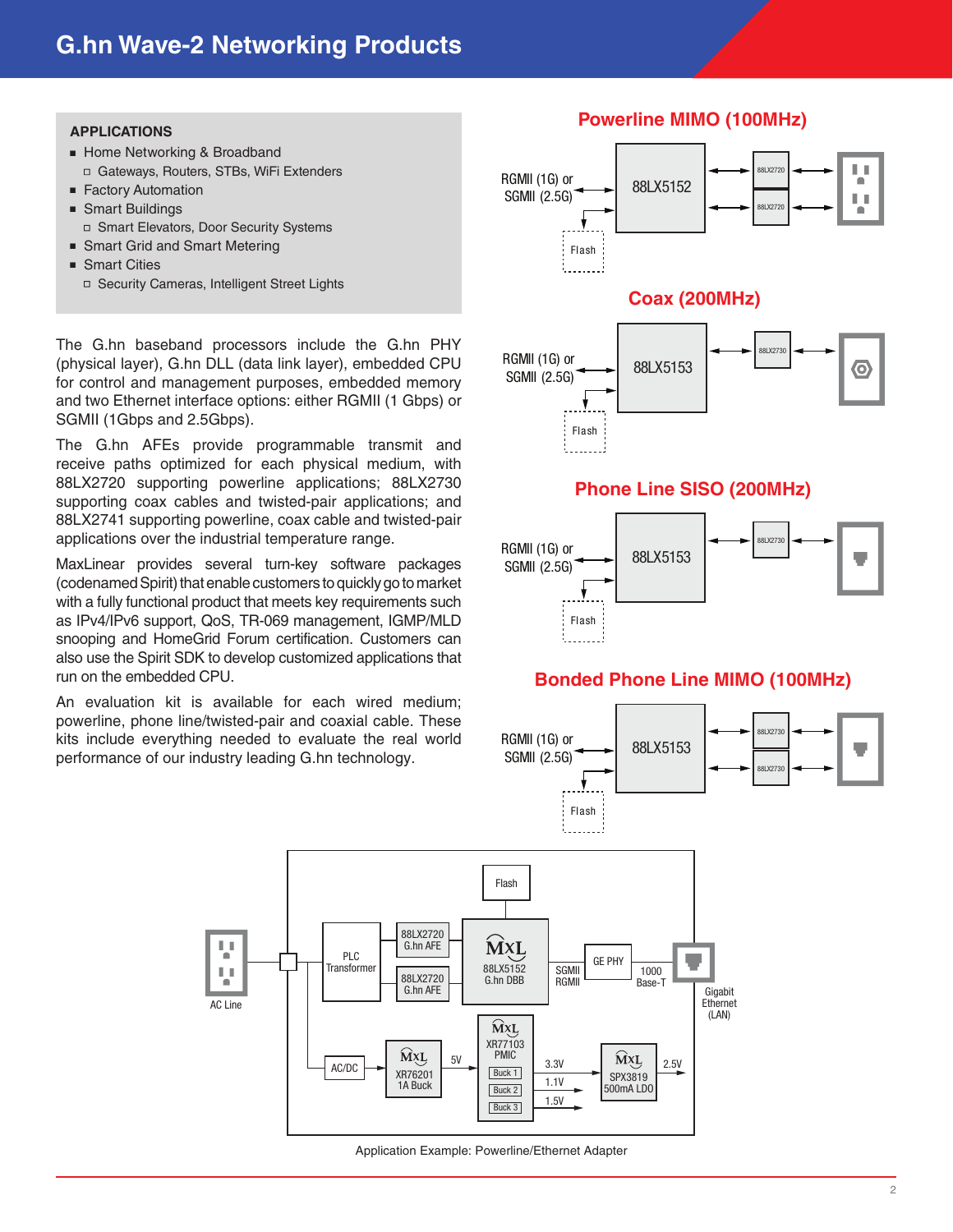## **G.hn Wave-2 Networking Products**

| Part<br><b>Number</b> | <b>Function</b>     | Ch.            | <b>Physical</b><br><b>Medium</b> | <b>Supported G.hn</b><br><b>Profiles</b> | <b>Max Net</b><br><b>Throughput</b><br>(Gbps) | Data<br><b>Interfaces</b>             | Ordering Part Number <sup>(1)</sup> | <b>Temp</b><br>Range <sup>(2)</sup><br>$(^{\circ}C)$ | Package <sup>(3)</sup><br>(mm)   |              |
|-----------------------|---------------------|----------------|----------------------------------|------------------------------------------|-----------------------------------------------|---------------------------------------|-------------------------------------|------------------------------------------------------|----------------------------------|--------------|
| 88LX5152              | Baseband            | 2              | Powerline                        | MIMO 100MHz,<br>SISO 100MHz              | 1                                             | RGMII (1G),<br>SGMII (1G/2.5G)        | 88LX5152A0-BUU2C000                 | 0 to 70                                              | $10 \times 10$<br><b>BGA-186</b> |              |
| 88LX5153              | Baseband            |                | Powerline                        | MIMO 100MHz,<br>SISO 100MHz              | 1                                             |                                       | 88LX5153A0-BUU2C000                 | 0 to 70                                              | $10 \times 10$<br><b>BGA-186</b> |              |
|                       |                     | $\overline{2}$ | Phone Line                       | SISO 200MHz,<br>MIMO 100MHz              | 1.7                                           | <b>RGMII (1G),</b><br>SGMII (1G/2.5G) |                                     |                                                      |                                  |              |
|                       |                     |                | Coaxial                          | Coaxial 200MHz                           | 1.7                                           |                                       |                                     |                                                      |                                  |              |
| 88LX5153A             | Baseband            |                | Powerline                        | MIMO 100MHz.<br>SISO 100MHz              | 1                                             |                                       | 88LX5153A0-BUU2I000                 | $-40$ to 85                                          | $10 \times 10$<br><b>BGA-186</b> |              |
|                       |                     | 2              | Phone Line                       | SISO 200MHz,<br>MIMO 100MHz              | 1.7                                           | RGMII (1G),<br>SGMII (1G/2.5G)        |                                     |                                                      |                                  |              |
|                       |                     |                | Coaxial                          | Coaxial 200MHz                           | 1.7                                           |                                       |                                     |                                                      |                                  |              |
| 88LX2720              | Analog<br>Front End | $\mathbf{1}$   | Powerline                        | MIMO 100MHz,<br>SISO 100MHz              | N/A                                           | N/A                                   | 88LX2720A0-NYC2C000                 | 0 to 70                                              | $4 \times 4$<br>QFN-28           |              |
|                       | Analog<br>Front End |                | $\mathbf{1}$                     | Coaxial                                  | SISO 200MHz                                   | N/A                                   |                                     |                                                      | 0 to 70                          | $4 \times 4$ |
| 88LX2730              |                     |                | Phone Line                       | SISO 200MHz,<br>MIMO 100MHz              | N/A                                           | N/A                                   | 88LX2730A0-NYC2C000                 |                                                      | QFN-28                           |              |
| 88LX2741              | Analog<br>Front End |                | Powerline                        | MIMO 100MHz,<br>SISO 100MHz              | N/A                                           |                                       | 88LX2741A0-NYC2I000                 | $-40$ to 85                                          | $4 \times 4$<br>QFN-28           |              |
|                       |                     | $\mathbf{1}$   | Coaxial                          | SISO 200MHz                              | N/A                                           | N/A                                   |                                     |                                                      |                                  |              |
|                       |                     |                | Phone Line                       | SISO 200MHz,<br>MIMO 100MHz              | N/A                                           |                                       |                                     |                                                      |                                  |              |

1. Refer to individual product pages on www.maxlinear.com, for most up-to-date Ordering Information.

2. Ambient temperature range.

3. Lead-free, visit www.maxlinear.com for additional information on Environmental Rating.

## **G.hn Wave-2 Networking Evaluation Kits**

| <b>Eval Kit</b> | <b>Physical</b><br><b>Medium</b> | Supported<br><b>G.hn Profiles</b> | <b>Max Net</b><br><b>Throughput</b> | Data<br><b>Interfaces</b> | <b>Baseband</b><br>Chip<br><b>Used</b> | Analog<br><b>Front-End</b><br><b>Used</b> | Kit Ordering Number <sup>(1)</sup> | # of<br><b>Boards</b><br>in Kit | Temp<br>Range<br>$(^{\circ}C)$ |
|-----------------|----------------------------------|-----------------------------------|-------------------------------------|---------------------------|----------------------------------------|-------------------------------------------|------------------------------------|---------------------------------|--------------------------------|
| DW920           | Powerline<br>(100-240V AC)       | MIMO 100MHz.<br>SISO 100MHz       | 1000Mbps                            | 1000Base-T                | 88LX5152                               | 88LX2720 (2x)                             | RD-HNPLC-2DW920KIT01               | 2                               | $0 - 40$                       |
| DCP962C         | Coaxial<br>(F-Connector)         | Coaxial 200MHz                    | 1700Mbps                            | 1000Base-T. SFP           | 88LX5153                               | 88LX2730                                  | RD-HNCOAX2DCP962CKIT               | 2                               | $0 - 40$                       |
| DCP962P         | Phone Line<br>(RJ-11/RJ-45)      | MIMO 100MHz.<br>SISO 200MHz       | 1700Mbps                            | 1000Base-T. SFP           | 88LX5153                               | 88LX2730 (2x)                             | RD-HNPH2DCP962KIT-01               | $\overline{2}$                  | $0 - 40$                       |

1. Refer to individual product pages on www.maxlinear.com, for most up-to-date Ordering Information.



[Visit www.maxlinear.com and register for a myMxL account](https://bizappsmxl.b2clogin.com/bizappsmxl.onmicrosoft.com/b2c_1_api_signupsignin/oauth2/v2.0/authorize?client_id=718db963-ba7b-41ef-9dbb-9919a8072519&redirect_uri=https%3A%2F%2Fwww.maxlinear.com%2Faccount%2Fsignincallback%2F&response_mode=form_post&response_type=code%20id_token&scope=openid%20profile%20offline_access%20https%3A%2F%2Fbizappsmxl.onmicrosoft.com%2Ftasks%2Fread%20https%3A%2F%2Fbizappsmxl.onmicrosoft.com%2Ftasks%2Fwrite&state=OpenIdConnect.AuthenticationProperties%3DvrNVoJIzjJxWyzeFSjWyoVbkLmUoruhlMP92nLpcwwBhk55amza3a1xzboy9Xk0jO8-Qyss80y2x3gjuCjHenagpv3giJC8cmE5sqntdNKZ21bn8cetkHpcadypAlcEu-DiMAejrHRyckagB92rFXwMFxn4i7e5btvLwfCAmJfLWl1l7wWDu0w3s7hIZmBzZn8Yb9xhYSprdK16IY3LtNNKfvRwjIwJhX4-1L6LTohY&nonce=637237949263558682.ZDExYzdmNWItNzE0My00ZDBkLTkwZGQtMWFiYzI2OGJlNzIwOTlmYWEyNzctNzEwZi00ZWM1LWI0OTYtODIxYjE4NjIyZTUz&x-client-SKU=ID_NET461&x-client-ver=5.5.0.0)  to access G.hn documentation and design tools